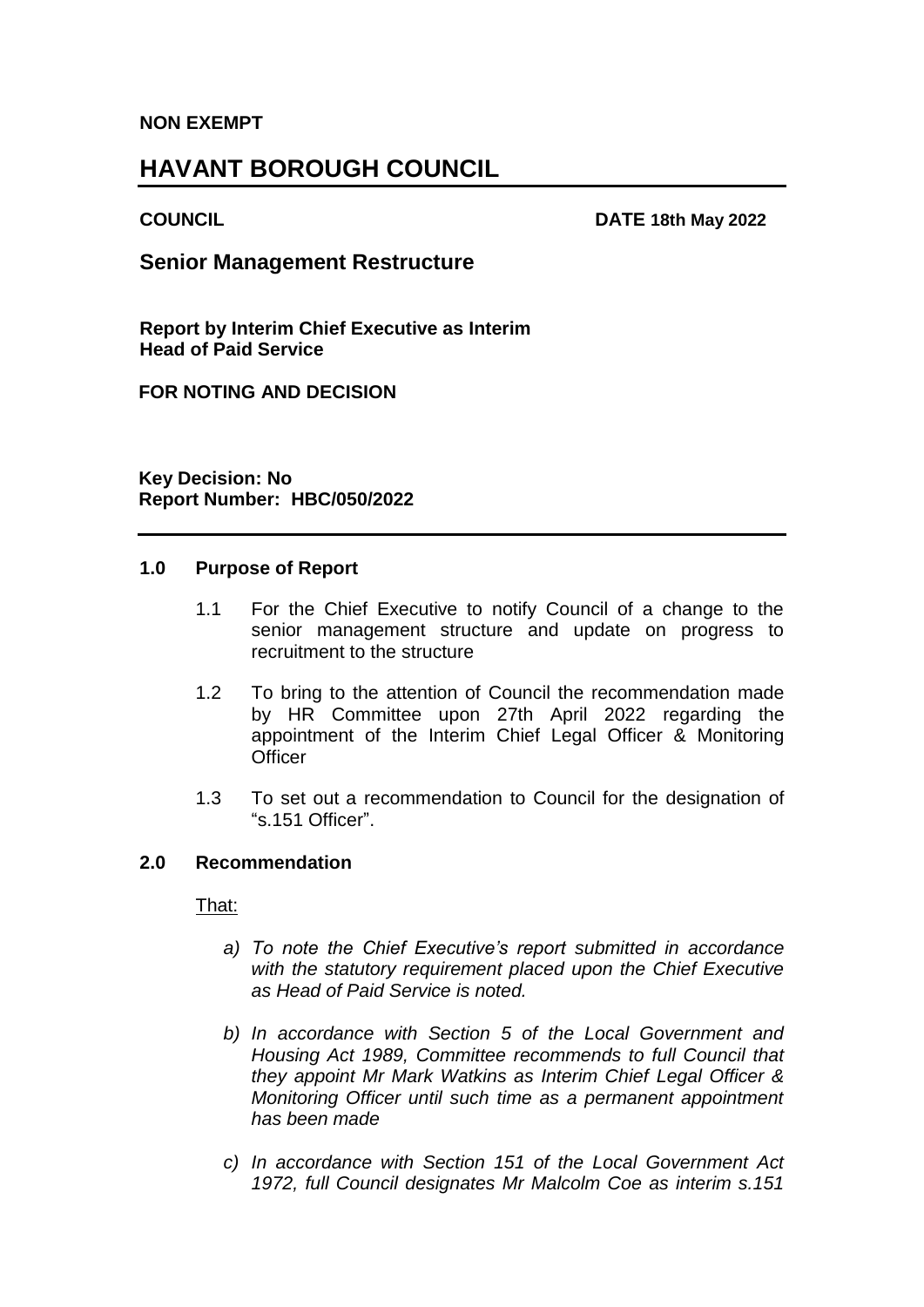*Officer until such time as a permanent appointment has been made.*

# **3.0 Executive Summary**

- 3.1 On 13 April 2022 the Chief Executive brought a report to Council on proposals for a senior management structure for consultation with staff.
- 3.2 Consultation began on 20 April following the Bank Holiday weekend and concluded on 28 April 2022. The Chief Executive engaged with senior managers across Havant Borough Council, the Budget Working Group and Unison to discuss the proposals. It is intended to bring a report to the Scrutiny Committee early in the new civic year.
- 3.3 In response to the proposals received during the consultation, the Chief Executive:
	- revised the structure; and
	- extended the period of consultation until 6 May to take further views from senior managers on the revised **structure**
- 3.4 No further comments were received and the consultation has now formally closed.
- 3.5 The Chief Executive is asking that Council notes the revised structure at Appendix 1 and the explanation for the revisions to the structure at Appendix 2.
- 3.6 The Chief Executive will now move to recruit to the senior management positions by conducting informal interviews with those senior officers who have expressed an interest in applying for one or more roles. Subject to the Chief Executive considering those applicants suitable, she will propose them for formal interview by the HR Committee.
- 3.7 Any vacant roles will be subject to external recruitment, which will commence immediately.

#### **4.0 Background and relationship to Corporate Strategy and/or Business Plans**

4.1 This structure meets the requirements of 'A responsive and commercial council'. The senior management structure is designed to meet the needs of the Corporate Strategy and provide a team to work with residents, businesses and the community groups to make resident demand led Council.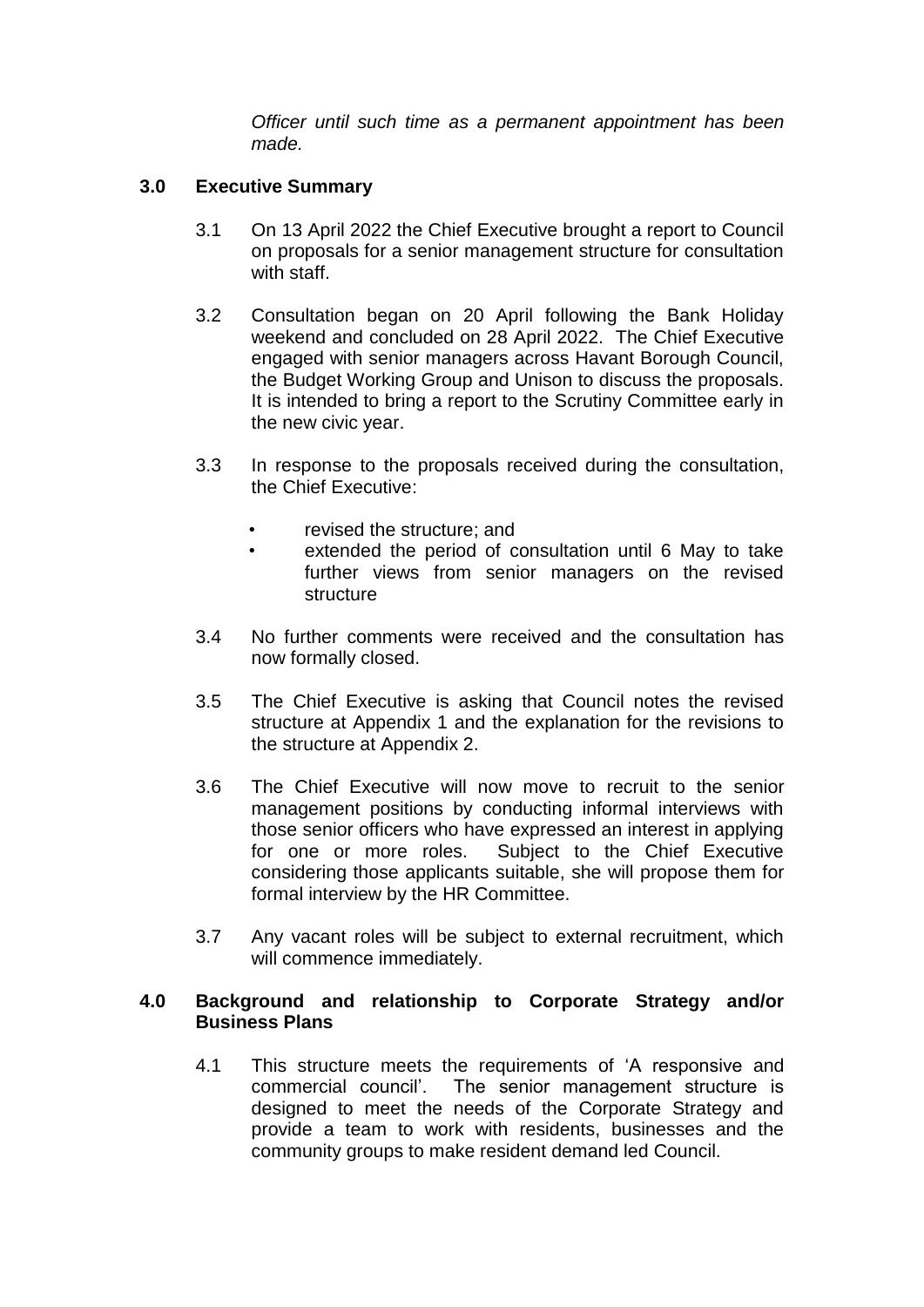- 4.2 On 26th of January 2022 Havant Borough Council resolved *"To agree to withdraw from the Joint Management Team Agreement subject to a business case being reported to the next meeting of the Council exploring the risks, issues, benefits, and costs of the withdrawal…"*
- 4.3 At February Council, Members approved the outline business plan for the delivery of the preferred option as set out in the Options Appraisal and Business Case, within which is contained the Havant Borough Council Business Plan. Section 2 of that Plan deals with Leadership Capacity and Organisation Design and states: *"A key aspect of the preferred option of a standalone council is the desire to enhance leadership capacity to deliver corporate objectives. The Council has already appointed an Acting [now Interim] Chief Executive and…. more immediately, the Acting CEO will employ a temporary…. [sole] s.151 officer & Monitoring Officer as swiftly as possible to fulfil the Council's statutory obligations."*
- 4.4 As part of the proposed structure of the new Senior Management Team, the Interim Chief Executive as Head of Paid Service requires a Chief Finance Officer who will also undertake the statutory role of s.151 Officer and also a Chief Legal Officer who will also undertake the statutory role of Monitoring Officer.
- 4.5 The statutory roles of s.151 Officer and that of Monitoring Officer for Havant Borough Council have recently been vacated.
- 4.6 On 27th April 2022 Human Resources Committee sat and:
	- 4.6.1 appointed Mr Malcolm Coe as Interim Chief Finance Officer; the statutory designation normally associated with that role being reserved to Council; and
	- 4.6.2 recommended the appointment of Mr Mark Watkins as Monitoring Officer – see the Report attached at *Appendix 3* for detail.

# **5.0 Other Options considered**

- 5.1 The Council has already made the decision to pursue a standalone council model. This standalone structure is within the budget available for the shared management structure. It therefore meets the requirements for a well-run, financially viable Council which is mindful of public funds.
- 5.2 Council could propose changes to the senior management structure and members are invited to make any comments in advance or during debate on the proposed structure. The Chief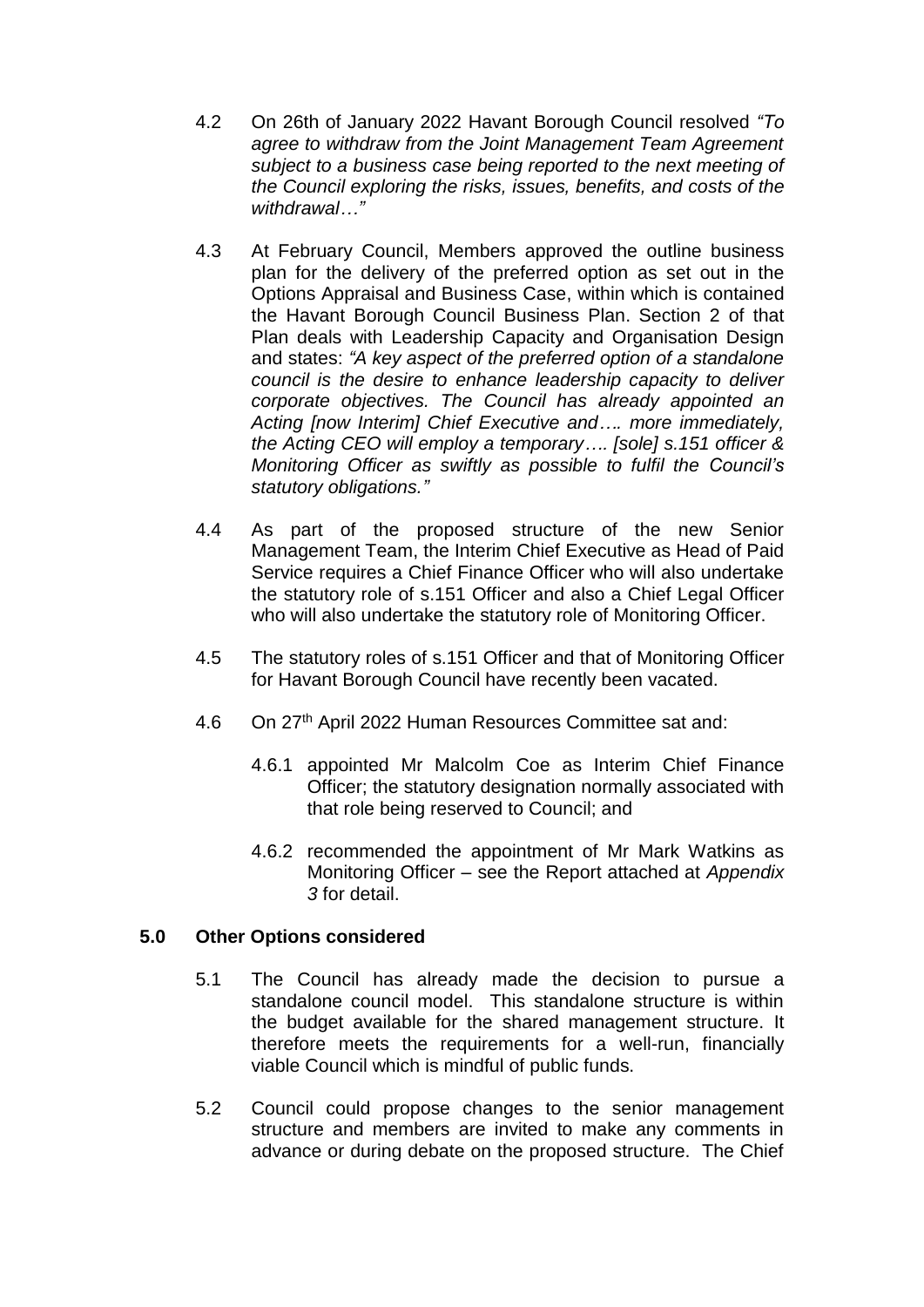Executive will take these into account and make any adjustments as required.

# **6.0 Implications**

### 6.1 **Budgetary and Resources:**

- 6.1.1 Any interim posts will be met within existing budgets, including the designated financial reserve for transitional costs.
- 6.1.2 This structure is, potentially, a marginal increase on the budget for the shared management team. This structure therefore provides Havant Borough Council with a dedicated senior management team without increasing the financial burden of the Council.
- 6.1.3 The Council will incur recruitment costs in advertising and recruiting to these roles. Given the seniority of these roles, an external recruitment agency will be employed to assist with the recruitment.
- 6.1.4 As a term of the JMTA any recruitment costs incurred as a result of the exit from the JMTA will be shared with East Hampshire District Council.

#### **Section 151 Officer comments**

#### **Date: 10 May 2022**

- **i. The proposed Management structure is affordable within the proportionate share of the Joint Management Team budget that Havant Borough Council is anticipating to receive.**
- **ii. Depending on the starting salary of successful candidates, there could be a marginal overall cost increase which will need to be accounted for as further structures are developed across the council.**
- **iii. Any one-off costs, such as advertisement and recruitment, will be charged against the HBC Transition Reserve with overall spend reported back through 2022/23 budget monitoring to Committee.**

#### 6.2 **Human Resources Implications**

All Havant employees who were affected by these proposals have been consulted regarding the proposed changes to the structure. Of those employees who have been displaced by this structure, one has applied for voluntary redundancy, one has put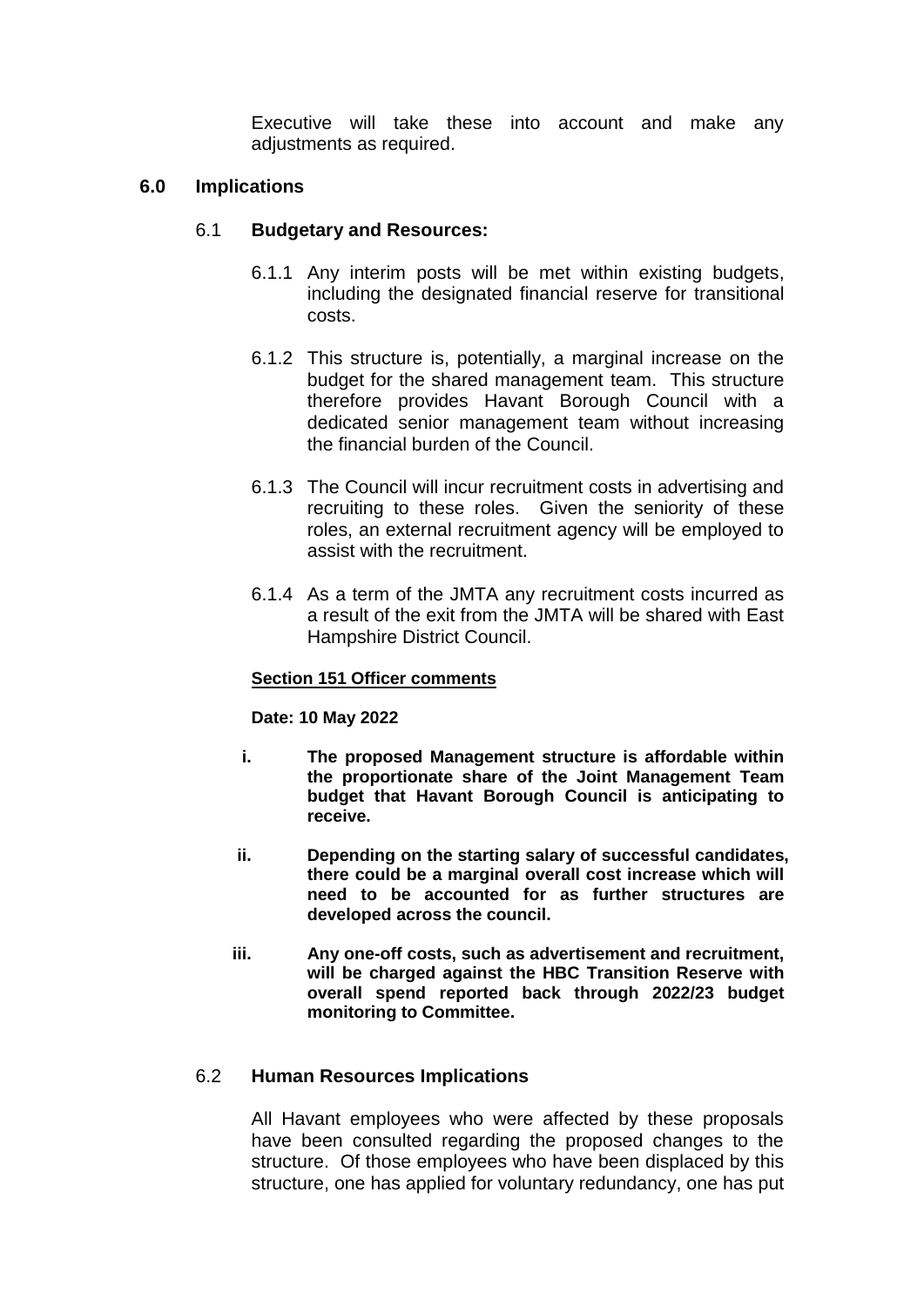an expression of interest forward to be interviewed for two roles. One employee is a direct match for a role in the structure and is slotted into that role. A further expression of interest has been received from an employee at East Hampshire District Council.

# 6.3 **Legal Implications:**

- 6.4 The council will ensure that that employment procedures are followed as appropriate regarding any employment law issues arising from this report
- 6.5 Section 151 of the Local Government Act 1972 requires local authorities to make arrangements for the proper administration of their financial affairs and appoint a S151 Officer for this purpose and to have responsibility for those arrangements.
- 6.6 It is a statutory requirement contained within s5 of the Local Government and Housing Act 1989 to appoint a monitoring officer

#### **Monitoring Officer comments:**

- **i. The Head of Paid Service is responsible for the corporate direction and management of the council and for allocating responsibility for service groupings to strategic executives.**
- **ii. Under sub-section 4(3) of the Local Government & Housing Act 1989 the Head of Paid Service may make proposals in relation to the manner in which the discharge of the council's functions is co-ordinated; the number and grades of staff required by the authority for this purpose together with the organisation of the authority's staff.**
- **iii. Any such proposals made by the Head of Paid Service must be reported to full Council for ratification at a meeting to be held not more than three months after the preparation of the report.**
- **iv. The matters contained within this report are therefore within the lawful authority of the Head of Paid Service**
- **v. Paragraph 1.1.19 of Part Two, Section B of the Constitution confirms that the designation of an officer as The Section 151 Officer and Monitoring Officer is reserved to full Council**
- **vi. As regards the hiring of Chief Officers, the Constitution also provides that any new appointments to these posts will need to be determined by HR Committee. This will be dealt with in accordance with the Council's normal recruitment processes as is appropriate.**